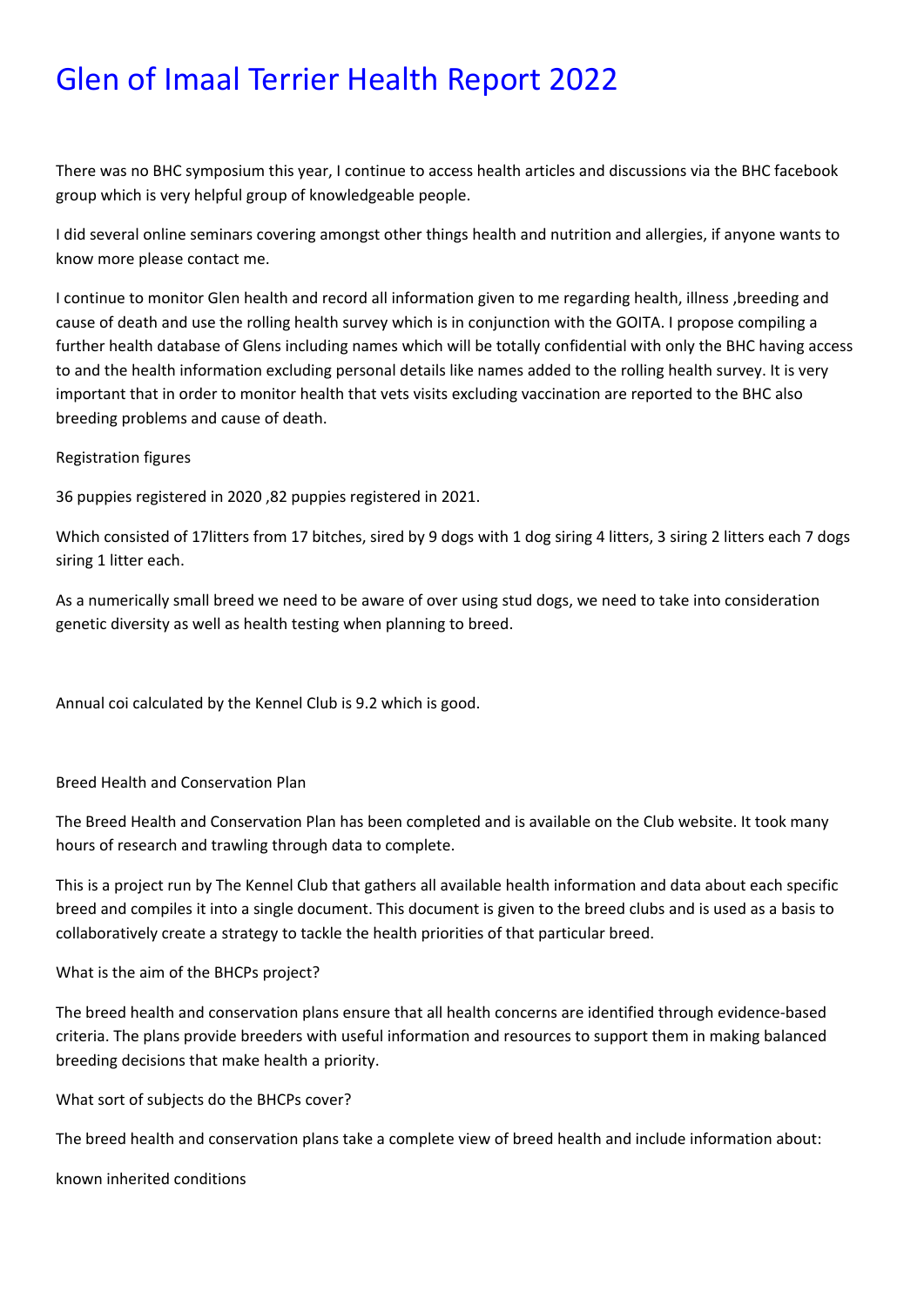complex conditions (i.e. those involving many genes and environmental effects such as nutrition or exercise levels, e.g. hip dysplasia)

conformational concerns

population genetics

What information is used to create a BHCP?

Sources of evidence and data being used include:

Scientific publications and VetCompass findings

Agria insurance data

Breed Watch data

Data from BVA/KC health schemes and other breed health schemes, such as:

Hip dysplasia scheme

Elbow dysplasia scheme

Eye screening scheme

Chiari-like malformation/ Syringomyelia screening scheme

Respiratory Function Grading Scheme

Heart scheme for Cavalier King Charles Spaniels

The Kennel Club's 2004 and 2014 purebred dog health surveys

Breed-specific health surveys conducted by The Kennel Club and the breed clubs themselves

This information is brought together to indicate the most significant health conditions in each breed, in terms of prevalence and impact.

Are the BHCPs a collaborative project?

The project involves collaboration across a broad spectrum of stakeholders. Breed health co-ordinators are central to the identification and prioritisation of health concerns, but we will also draw on the knowledge and experience of breeders within the breed club communities and the veterinary and research community.

What information is provided in the BHCPs?

At the end of the first stage of each breed's BHCP, a document that sets out all of the available health evidence is presented to the breed clubs. The second stage involves discussions between the breed clubs and The Kennel Club to decide on the breeds' main health concerns. The third stage of the project provides clear advice to breeders and breed clubs as to how the health of the breed can be improved.

BHCP stages

Stage 1: Identify

Stage 2: Prioritise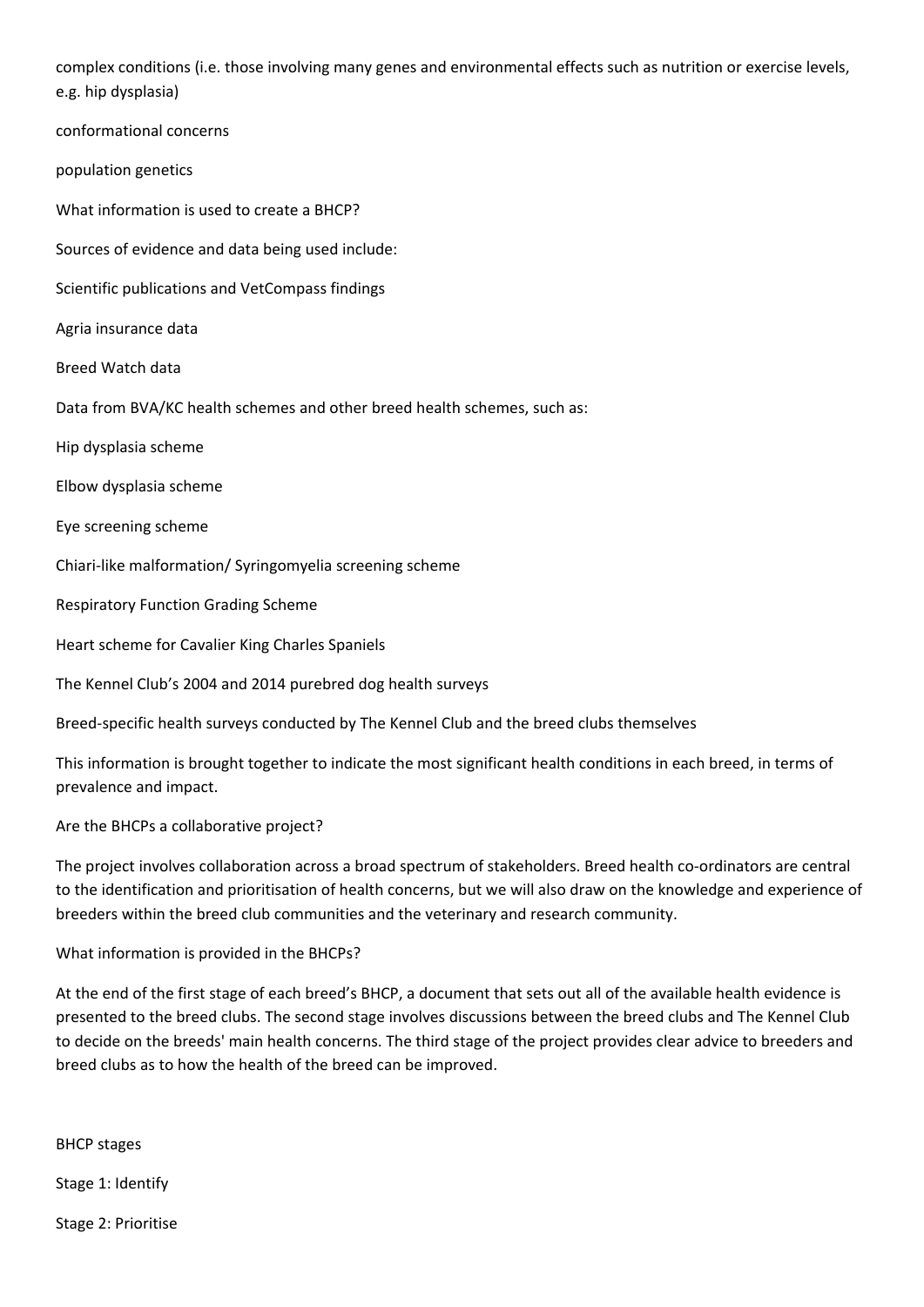Stage 3: Advise

Stage 4: Develop

How do the BHCPs prioritise health concerns?

A spectrum of evidence-based measures are taken into consideration, recognising the impact of individual health concerns on welfare, and maximum benefit for positive change to a breed. The .

bespoke nature of the breed-specific health plans will include monitoring and review, so that we can ensure ongoing health needs are accommodated and reflect progress and achievements.

The following is from the BHCP….

### **ACTION PLAN**

Following the correspondence between the Kennel Club and the breed regarding the evidence base of the Breed Health & Conservation Plans, the following actions were agreed to improve the health of the Glen of Imaal Terrier. Both partners are expected to begin to action these points prior to the next review.

**Breed Club actions include:**

•

The Breed Clubs to update the Kennel Club on findings from the rolling health survey, and the Kennel Club to share the link on the breed's A-Z page

• The Breed Clubs to continue to monitor the use of popular sires and raise awareness of the importance of considering genetic diversity when breeding •

The Breed Clubs to continue to encourage eye and DNA testing for PRA, and encourage the use of carriers to prevent further reduction in the breed's gene pool

• The Breed Clubs to consider putting forward a proposal for the addition of "excessively bowed legs" or "unsound movement" for Breed Watch to raise awareness of incorrect conformation

•

The Breed Clubs to monitor the incidence of allergies in the breed

• The Breed Clubs and Kennel Club to monitor the uptake of the Finnish INC scheme and its relevance for determining elbow incongruity in the breed and providing breeding advice

## **Kennel Club actions include:**

• The Kennel Club to update the population analysis

• The Kennel Club to produce a piece on the importance of considering genetic diversity and popular sires when breeding, specifically for numerically small breeds

• The Kennel Club to assist the breed in the relevance of other DNA tests available for the breed and whether there is benefit in formally recognizing these

• The Kennel Club to monitor research projects and findings with respect to allergies and skin complaints